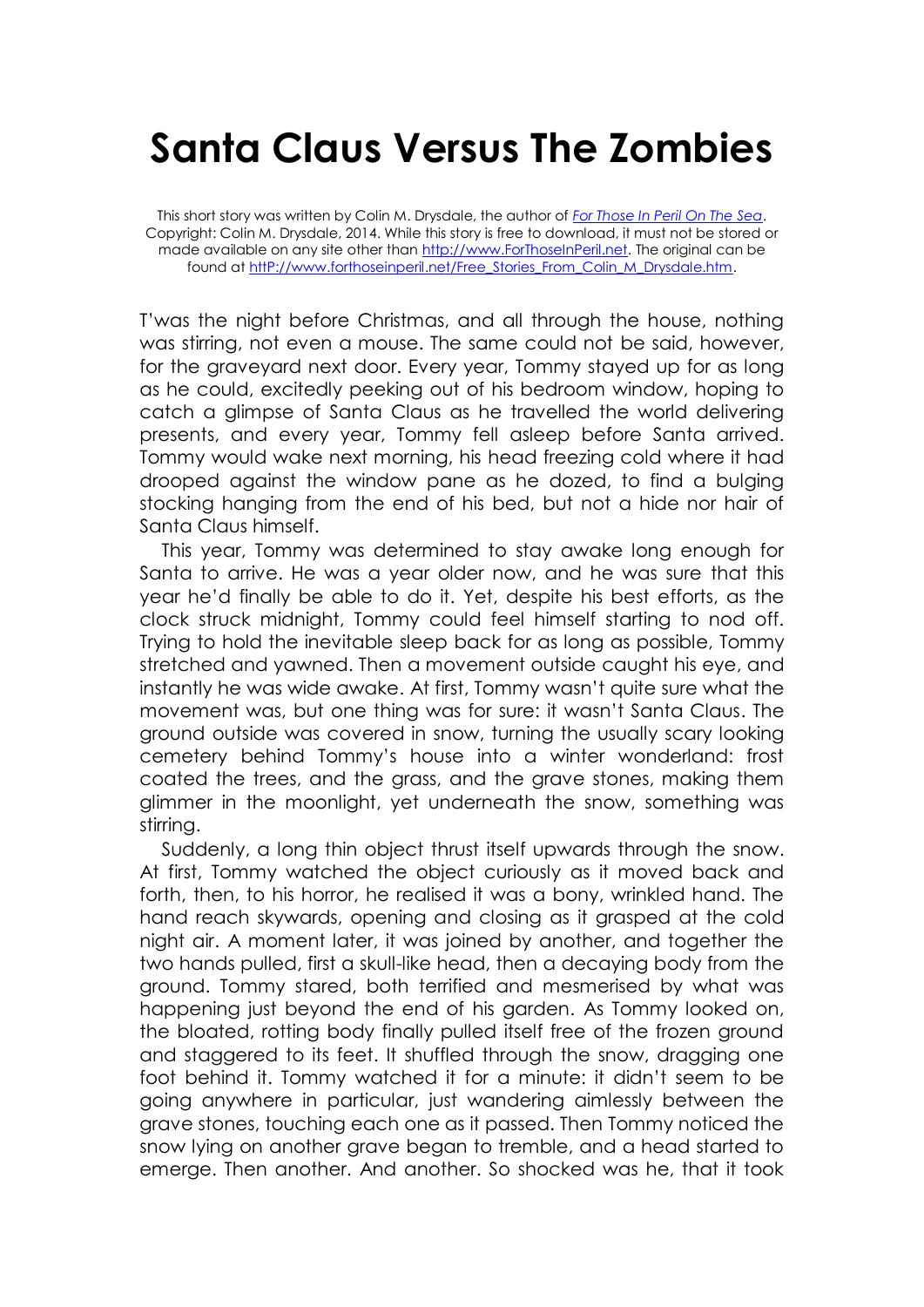Tommy a few seconds to notice the pattern: every time the first zombie (and what else could it possibly be, but a zombie?) touched a head stone, the body buried in that grave clawed its way from the ground and started to follow it.

After ten minutes, Tommy found he was no longer frightened. Instead, he could feel laughter building inside him. When it had just been one stumbling re-animated corpse, it had been scary, but now there were so many of them, all playing follow-the-leader as they trailed after the first zombie, shuffling and staggering, bumping into each other, slipping on the ice and the snow, and falling over when they bounced off each other. It was hilarious and Tommy couldn't help but think that if this was all that zombies were capable of, they weren't really anything to be afraid of after all.

Then, off in the distance, high in the night's sky, Tommy saw something else. At first, it seemed like it was just another twinkling star, but slowly it grew bigger and bigger, and Tommy knew that stars didn't do that. Tommy wasn't the only one to have notice the rapidly approaching object: the zombies were looking up, too, letting out mournful moans as they reached towards it.

As Tommy watched, the object came closer and closer until it was near enough for him to see what it was, and his heart leapt: it was a sleigh being pulled by eight powerful reindeer. With the night being clear, there was no need for Rudolph to be leading the way, and Tommy tried to remember the names of the other reindeer: there was Dasher and Dancer, Prancer and Vixen, Comet and Cupid, Donner, and … what was the last one again? Tommy always had trouble remembering that last name. His brow furrowed for a moment and then it came to him: Blitzen! Yes, that was it. By then, the sleigh was close enough that Tommy could make out the plump man with the long, white beard and red suit who was holding the reins and shouting orders to the reindeer. Slowly the sleigh turned and started to descend, and Tommy realised to his delight that it was coming into land on the soft, fresh snow that covered his back yard.

A second later, and Tommy's delight turned to terror: the zombies had seen Santa Claus too, and they were now racing towards the wall that divided Tommy's yard from the cemetery. Hang on, thought Tommy, racing? That couldn't be right. He closed his eyes tight shut and shook his head before opening them again: sure enough the zombies which had, until then, been bumbling around aimlessly, were now moving fast and efficiently across the frozen ground. What on Earth, Tommy wondered, was going on?

As Santa's sleigh touched down, the first of the zombies made it over the wall and rushed across the snow towards where the sleigh had come to a stop. By this time, Santa's head was buried in his big black sack, searching for something, and that was when Tommy went cold: Santa hadn't seen the zombies. More and more of them were pouring over the wall with every passing second, and still Santa Claus was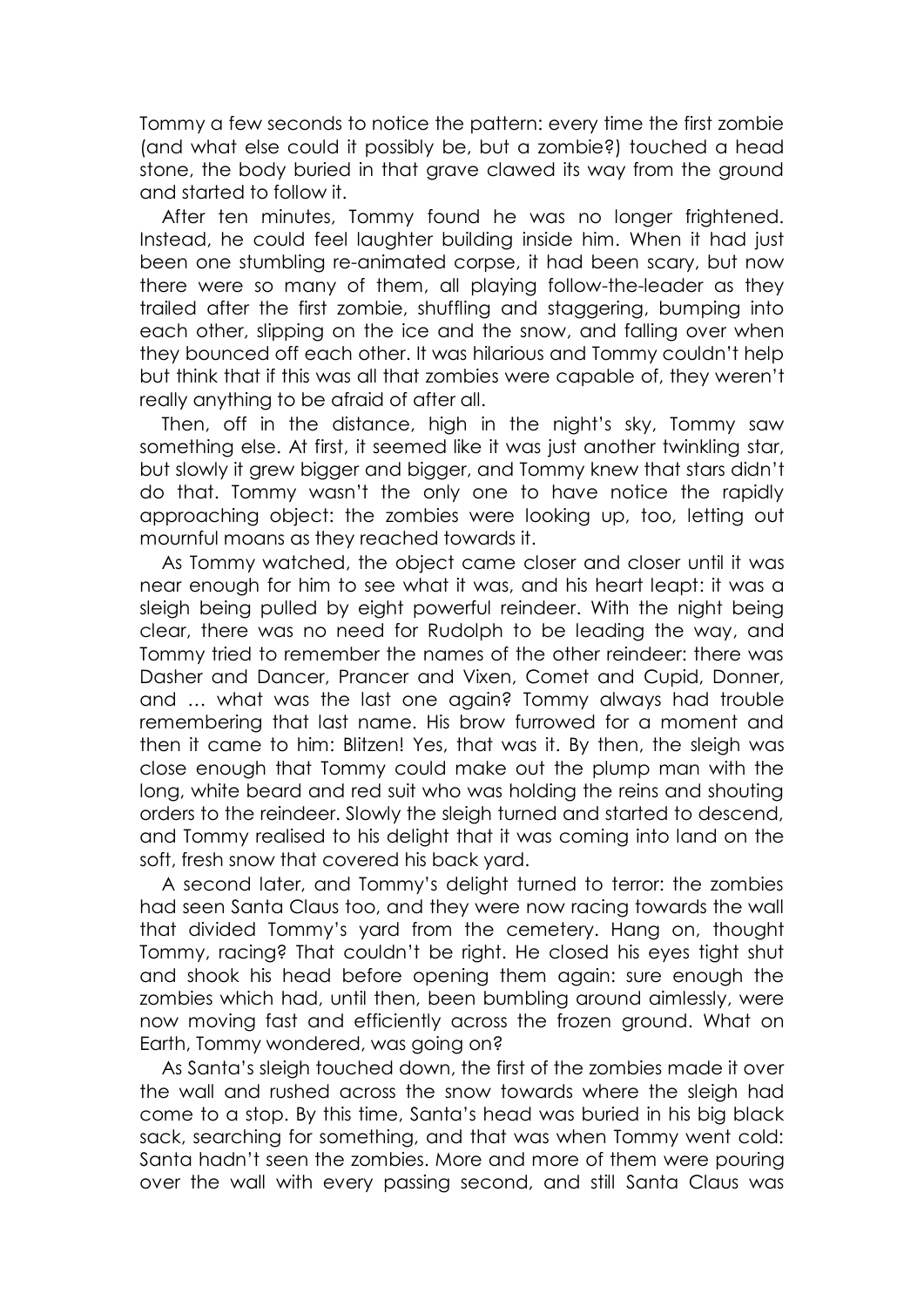rummaging through his sack, unaware of the danger that was descending upon him.

Tommy knew he had to do something. He couldn't, after all, be the kid who'd let Santa get eaten by zombies, he'd never live it down, but what could he do? The house was locked and he couldn't reach the key to open the back door. Even if he could, what hope did Tommy have against all those zombies? Then it struck him: all he needed to do was warn Santa that the zombies were coming. Santa, after all, had flying reindeer, he could easily escape from the yard before the zombies got to him. Tommy banged on the window, but Santa didn't look up. He banged again, still nothing. Finally, in desperation, Tommy pulled the window open and yelled at the top of his voice. 'Santa, there's zombies coming! They're right behind you!'

Santa suddenly shot upright, and looked round. He saw Tommy and waved, a jolly smile on his rosy-cheeked face, still unaware of the rapidly approaching danger. Tommy shouted again and gesticulated wildly at the zombies, which, by then, were only a few feet from the back of Santa's sleigh. Santa frowned for a second and then slowly turned. When he saw the zombies, he froze, but only for a moment, then he sprung into action, grabbing the reins and yelling to his reindeer, urging them on, but nothing happened. That was when Tommy realised his warning had been too late, the zombies had already got a hold of the sleigh and no matter how hard the reindeer strained, they couldn't manage to pull the heavily laden sleigh and all the zombies that were now clinging onto it.

Tommy watched in horror as Santa looked round desperately for something he could use to defend himself, but he found nothing. This was unsurprising; after all, the worst thing Santa Claus usually had to deal with was when the elves drank too much eggnog as they were loading the sleigh and started fighting with each other, and drunken elves weren't exactly difficult to deal with. As Santa started frantically digging through his sack of presents, searching for anything he could use to fight off the zombies, Tommy could see the fear in his eyes. Santa glanced up and seeing the zombies just a few feet from him, he gave up searching for a weapon and, deciding to hide rather than fight, he dived out of sight. The zombies weren't fooled and they started clambering on to the sleigh as they hunted for their intended prey. Tommy was aghast: surely there was no way Santa could possibly survive? This, Tommy thought, wasn't how Christmas was meant to end, for without Santa Claus to hand out presents to the children who'd spent all year being nice rather than naughty, what was the point of Christmas?

Then, out of the corner of his eye, Tommy saw a red blur streaking across the heavens and towards the ground. A moment later, it landed with a heavy thud behind the zombies and Tommy instantly realised who it was: it was Rudolf. The lone reindeer pawed the ground and snorted loudly, causing some of the zombies to turn and run towards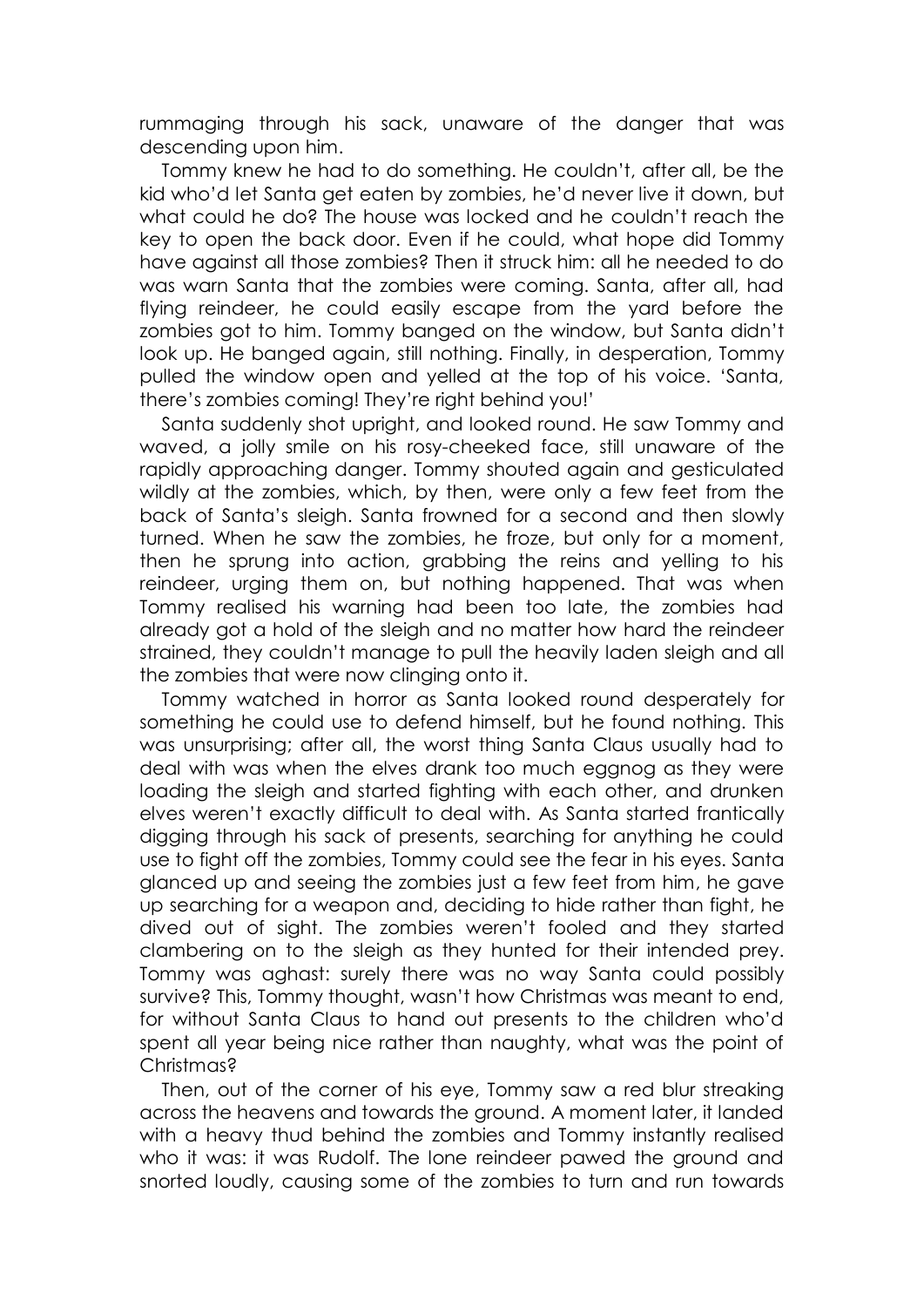him. Despite the undead that were rapidly closing on him, Rudolph bravely held his ground. Then, when the zombies were only a few feet away, Rudolf lowered his head and charged, running the closest zombie through with the tips of his razor-sharp antlers. Once he was sure it was dead, Rudolf threw the once-more deceased zombie to the ground, but he didn't stop there. Rudolf charged again and again, throwing zombies this way and that, breaking arms and cracking skulls.

After what seemed like an age, but couldn't have been more than a minute, the zombies realised they were beaten. Those that could still run, tried to retreat towards the safety of the graveyard, but Rudolph wasn't about to let them get away so easily. He chased after them, slashing at them with his antlers and trampling the last of them under foot. Soon, nothing was moving that shouldn't really be moving in the first place, and the lone reindeer, with his bright red nose glowing in the darkness, trotted across to the sleigh and let out a gentle whinny.

Tommy held his breath, wondering if somehow Santa could have survived, then he emerged, crawling out from under the seat where he'd been curled up in a desperate attempt to remain beyond the grasping hands of the attacking zombies. Santa straightened up, adjusting his clothes and brushing stray flecks of glitter from his beard. He patted Rudolph's nose, before leaning forward and removing a withered arm that had become wedged in Rudolf's antlers. Santa smiled, knowing his old friend had just saved his life, and tossed the arm into the snow. He looked up at Tommy, and tipped his fur-lined hat in thanks towards the young boy, before pulling on the reins and taking off once more, Rudolph following closely after.

Tommy watched until Santa, his sleigh and all the reindeer, including Rudolf, had disappeared into the night's sky before turning his attention to the devastation which had been left in his back yard: there were bodies, or what was left of them, everywhere. That, Tommy thought to himself, would take a lot of explaining when his parents woke up and saw the mess, and he really wasn't sure they'd believe him if he told them what had just happened. Maybe he'd be better off not telling them anything about what he'd seen, and instead left them to try to work out what happened when they got up the following the morning. Satisfied that this was the right thing to do, Tommy decided he'd better go to bed before anyone discovered he was still up and started asking awkward questions.

That was when Tommy realised that in his rush to get away after Rudolf had saved him, Santa had forgotten to leave him his presents. At first Tommy was upset, but after giving it some thought, he realised that one small boy missing out on his presents this one year was a small price to pay for saving Santa's life from the zombies. Tommy sighed, and turned away from the window; that was when he saw the overstuffed stocking hanging at the foot of his bed. He rubbed his eyes in disbelief: how on Earth had Santa managed that? Then it dawned on